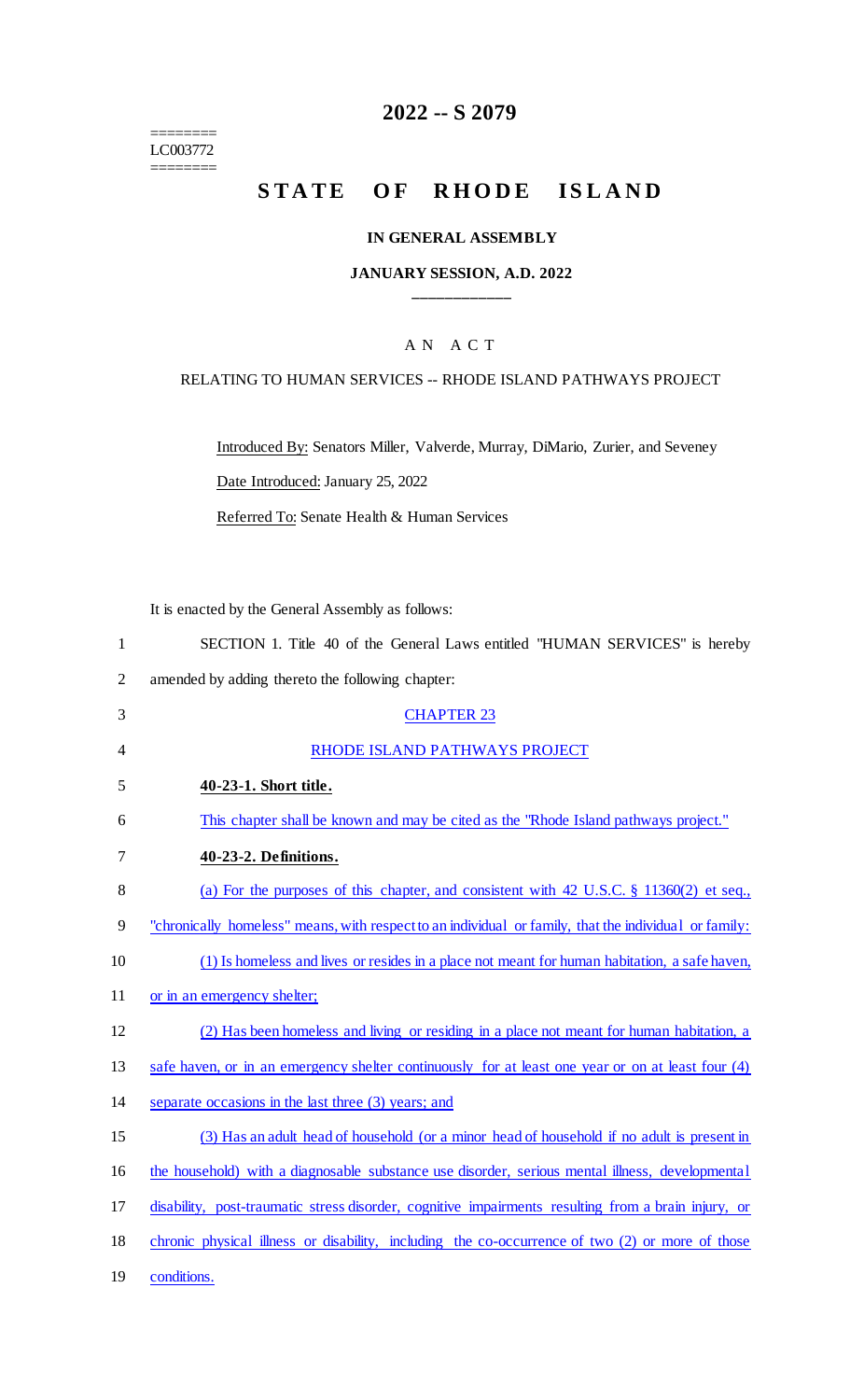| $\mathbf{1}$   | (b) A person who currently lives or resides in an institutional care facility, including a jail,         |
|----------------|----------------------------------------------------------------------------------------------------------|
| $\overline{2}$ | substance abuse or mental health treatment facility, hospital or other similar facility, and has resided |
| 3              | there for fewer than ninety (90) days shall be considered chronically homeless if such person met        |
| 4              | all of the requirements described in subsections (a)(1) through (a)(3) of this section prior to entering |
| 5              | that facility.                                                                                           |
| 6              | (c) For purposes of this chapter, "Medicaid-expansion population" means any individual                   |
| 7              | who became newly eligible to receive Medicaid-funded health coverage as of January 1, 2014 as            |
| 8              | defined under the federal Social Security Act, $1902(a)(10)(A)(i)(VIII)$ , and enrolled in such          |
| 9              | Medicaid-funded health coverage.                                                                         |
| 10             | 40-23-3. Purpose.                                                                                        |
| 11             | The purpose of this chapter is to require the executive office of health and human services              |
| 12             | (EOHHS) to conduct a study to assess the impact of using Medicaid funds to provide coverage for          |
| 13             | the treatment of underlying conditions that contribute to homelessness.                                  |
| 14             | 40-23-4. Establishment of the Rhode Island pathways project pilot study.                                 |
| 15             | (a) EOHHS shall conduct a study to assess the impact of using Medicaid funds to provide                  |
| 16             | coverage for the treatment of underlying conditions that contribute to homelessness, including the       |
| 17             | costs to provide coverage for the chronically homeless population in the state; provided, that for       |
| 18             | the purposes of this chapter, "treatment" or "treatment of underlying conditions that contribute to      |
| 19             | homelessness" includes:                                                                                  |
| 20             | (1) Behavioral health services, including mental health and substance abuse services;                    |
| 21             | (2) Case management;                                                                                     |
| 22             | (3) Personal care and personal assistance services;                                                      |
| 23             | (4) Home and community-based services; and                                                               |
| 24             | (5) Housing support services, including rental payment assistance.                                       |
| 25             | (b) EOHHS shall submit findings and recommendations, including any proposed                              |
| 26             | legislation, to the general assembly no later than January 1, 2023.                                      |
| 27             | 40-23-5. Duties and responsibilities.                                                                    |
| 28             | (a) The executive office of health and human services (EOHHS) will have the authority to                 |
| 29             | utilize Medicaid waiver funds to provide coverage for supportive housing for the chronically             |
| 30             | homeless population in the state.                                                                        |
| 31             | (b) In planning for the expansion of supportive housing services provided through                        |
| 32             | Medicaid managed care plans, EOHHS shall consider the following:                                         |
| 33             | (1) Benefit eligibility, including criteria related to:                                                  |
| 34             | (i) Health conditions;                                                                                   |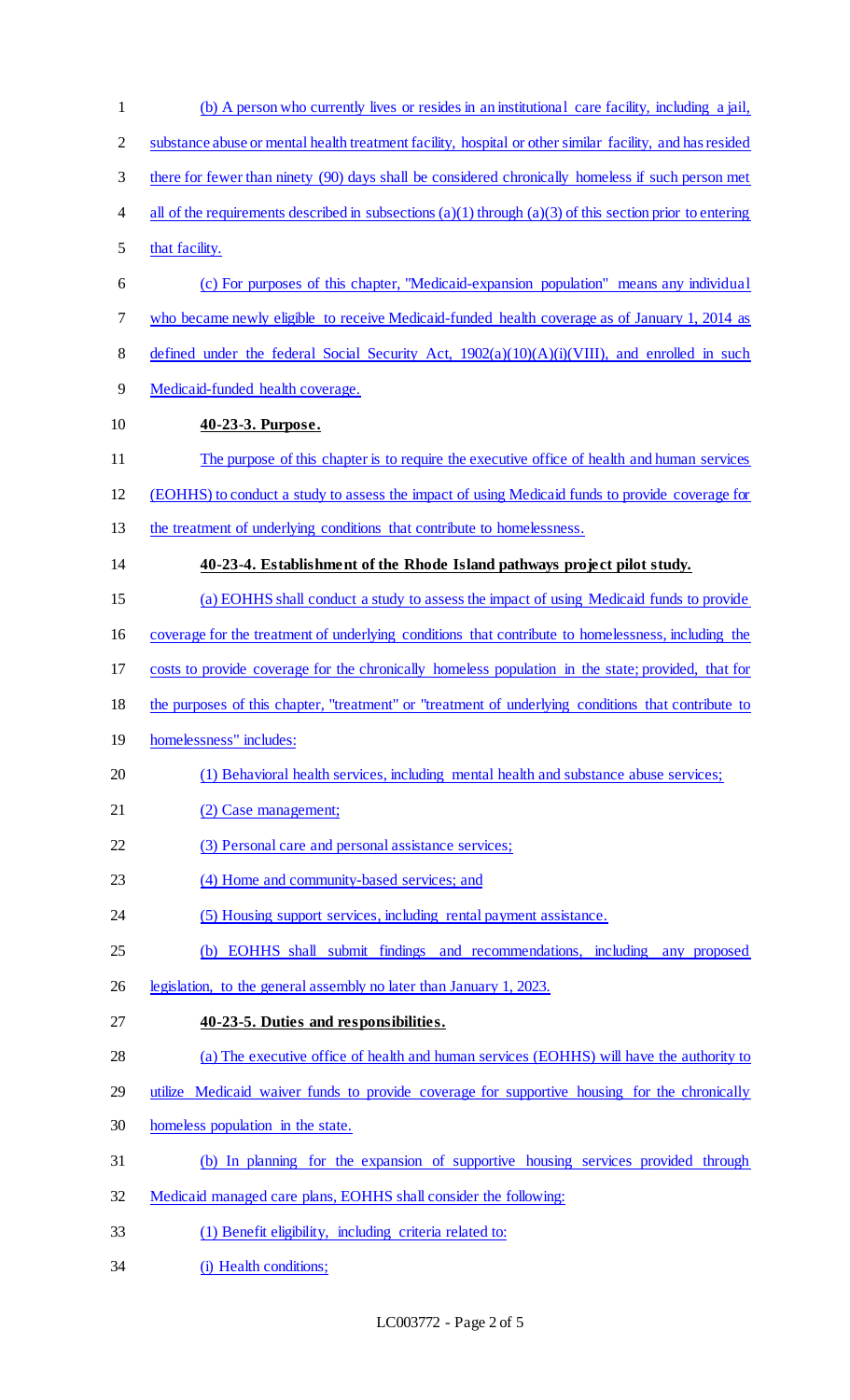| $\mathbf{1}$   | (ii) Housing status; and                                                                         |
|----------------|--------------------------------------------------------------------------------------------------|
| $\overline{2}$ | (iii) Current or potential system costs;                                                         |
| 3              | (2) Supportive housing services including, but not limited to:                                   |
| 4              | (i) Outreach and engagement;                                                                     |
| 5              | (ii) Housing search assistance;                                                                  |
| 6              | (iii) Tenancy rights and responsibilities education;                                             |
| 7              | (iv) Eviction prevention;                                                                        |
| 8              | (v) Rental payment assistance;                                                                   |
| 9              | (vi) Service plan development;                                                                   |
| 10             | (vii) Coordination with primary care and health homes;                                           |
| 11             | (viii) Coordination with substance use treatment providers;                                      |
| 12             | (ix) Coordination with mental health providers;                                                  |
| 13             | (x) Coordination of vision and dental providers;                                                 |
| 14             | (xi) Coordination with hospitals and emergency departments;                                      |
| 15             | (xii) Crisis intervention and critical time intervention;                                        |
| 16             | (xiii) Independent living skills coaching; and                                                   |
| 17             | (xiv) Linkages to education, job skills training, and employment;                                |
| 18             | (3) Pursuant to § 40-8-17, EOHHS is directed and authorized to apply for and obtain any          |
| 19             | necessary waiver(s), waiver amendment(s) and/or state plan amendment(s) from the Secretary of    |
| 20             | the United States Department of Health and Human Services, that will ensure that individuals who |
| 21             | are chronically homeless have access to housing and supportive housing services;                 |
| 22             | (4) Financing and reinvestment strategies, including:                                            |
| 23             | (i) Health care costs and housing status of current Medicaid-funded populations;                 |
| 24             | (ii) The degree to which accurate and up-to-date information on housing status is available      |
| 25             | for current Medicaid-funded populations;                                                         |
| 26             | (iii) Health care costs of current residents of supportive housing;                              |
| 27             | (iv) Health care costs of the Medicaid-expansion population;                                     |
| 28             | (v) Potential impact on costs to other systems, such as jails, long-term care, and treatment     |
| 29             | facilities;                                                                                      |
| 30             | (vi) Affordable housing investments that can be leveraged to create new units of supportive      |
| 31             | housing; and                                                                                     |
| 32             | (vii) Amount of flexible service dollars available to cover the costs that Medicaid cannot;      |
| 33             | <u>and</u>                                                                                       |
| 34             | (5) Administration of the benefit, including:                                                    |

LC003772 - Page 3 of 5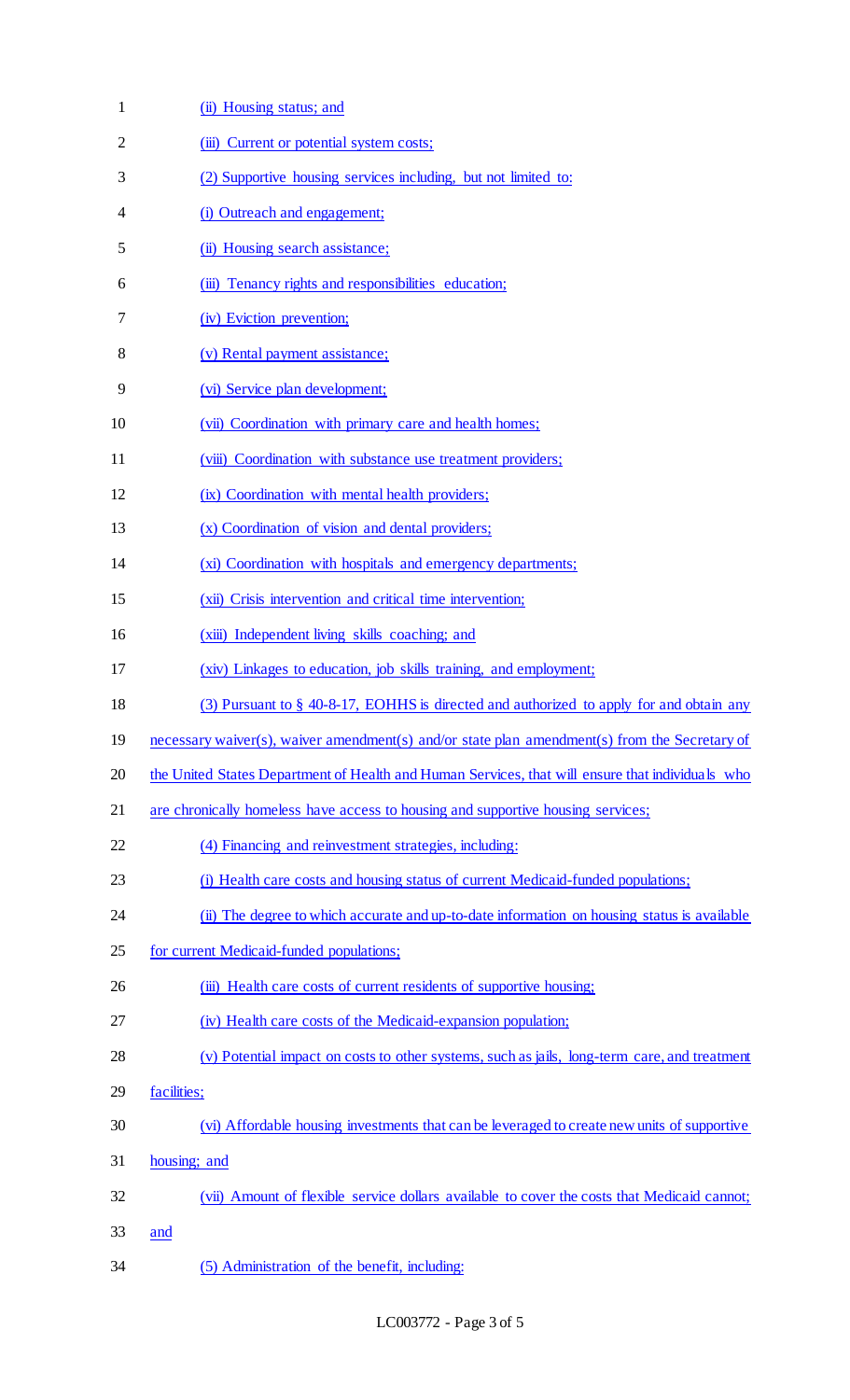1 (i) The role of managed care; 2 (ii) The role of supportive housing service providers; and 3 (iii) Coordination with existing and emerging systems. 4 (c) EOHHS shall submit a report to the legislature regarding the status of its efforts, 5 including any proposed legislation, no later than January 1, 2023. The report shall include: 6 (1) The status of proposed amendment(s) to expand Medicaid waivers pursuant to  $\S$  40-8-7 17; 8 (2) A description of housing and/or supportive housing services currently being provided 9 to the chronically homeless population in the state; 10 (3) An analysis of the effectiveness of providing housing and/or supportive housing 11 services at current levels in the state; 12 (4) Estimates of the cost and potential savings of expanding the program(s) to meet the 13 needs of the chronically homeless in the state; and 14 (5) Proposed eligibility criteria to qualify for supportive housing services. 15 SECTION 2. This act shall take effect upon passage.

======== LC003772 ========